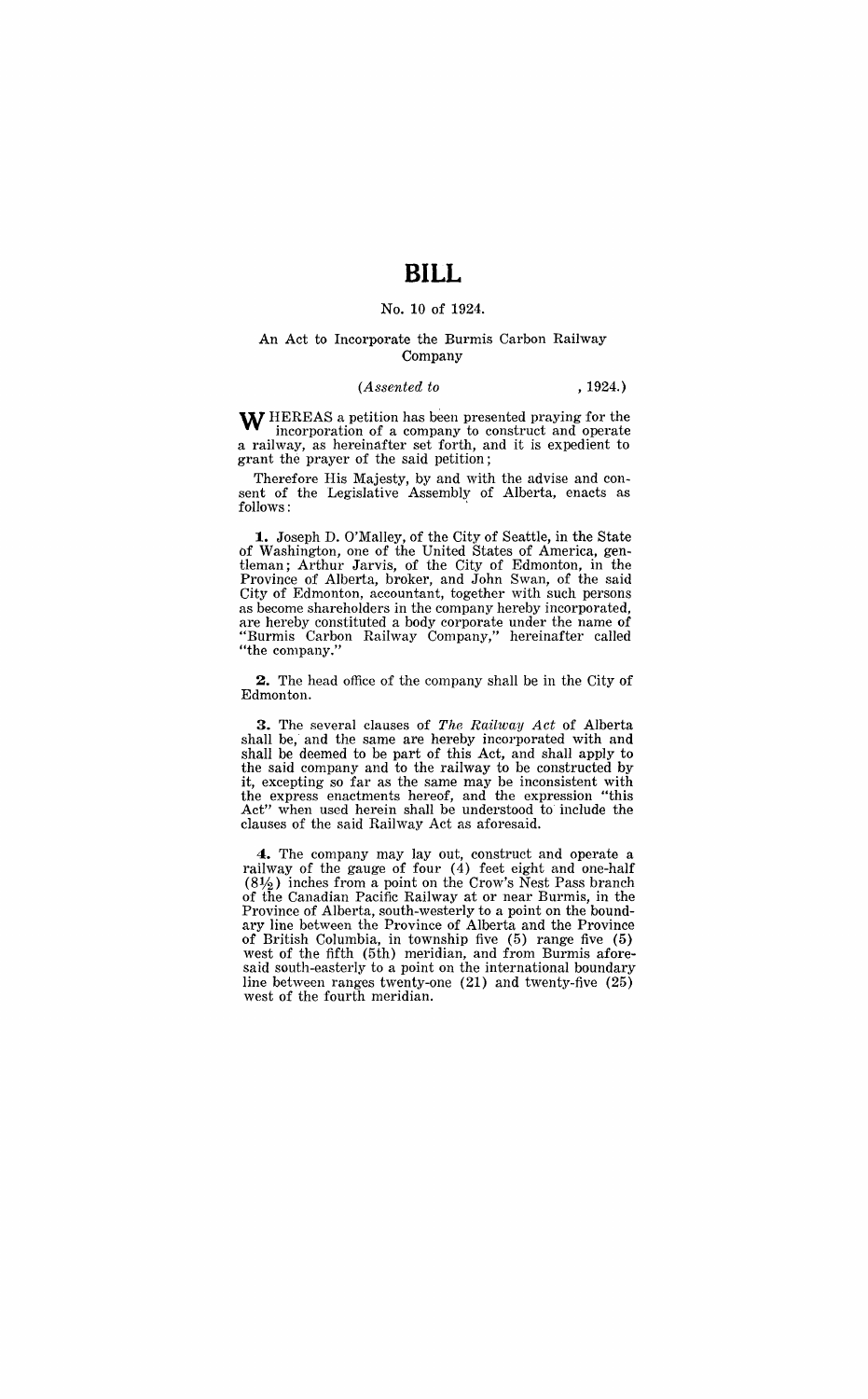**5.** The persons mentioned by name in the first section of this Act are hereby constituted provisional directors of the said company.

**6.** The capital stock of the company shall be two hundred and fifty thousand dollars  $(\$250,000)$  and may be called up by the directors from. time to time as they deem necessary, but no one call shall exceed ten per cent. on the share subscribed.

**7.** The annual general meeting of the shareholders shall be held on the first Monday in January in each year, or at such other times as the directors in general meeting shall determine.

**8.** At such meeting the subscribers for the capital stock assembled, who have paid all calls due on their shares, shall choose seven persons to be directors of the company, one or more of whom may be paid directors of the company.

**9.** The company may issue bonds, debentures or other securities to the extent of fifteen thousand dollars (\$15,000) per mile of the railway and branches, and such bonds, debentures or other securities may be issued only in proportion to the length of railway constructed or under contract to be constructed.

**10.** The company may enter into an agreement with another company or companies for conveying or leasing to such company or companies the railway of the company hereby incorporated, in whole or in part, or any rights or powers acquired under this Act, as also the surveys, plans, works, plant, material, machinery and other property to it belonging, or for an amalgamation with such company or companies, on such terms and conditions as are agreed upon, and subject to such restriction as to the directors seem fit; provided that such agreement has been first sanctioned by two-thirds of the votes at a special general meeting of the shareholders duly called for the purpose of considering the same, at which meeting shareholders representing at least two-thirds in value of the stock are present in person or represented by proxy, and that such agreement has also received the approval of the Lieutenant Governor in Council.

11. The company shall at all stations upon their railway always permit the loading of grain into cars from farmers' vehicles or fiat warehouses, subject to reasonable regulations to be made by the said company, and shall at all reasonable times afford proper facilities therefor.

12. The company agrees to afford all reasonable facilities to any other railway company for the receiving and forwarding and delivery of traffic upon and from the line of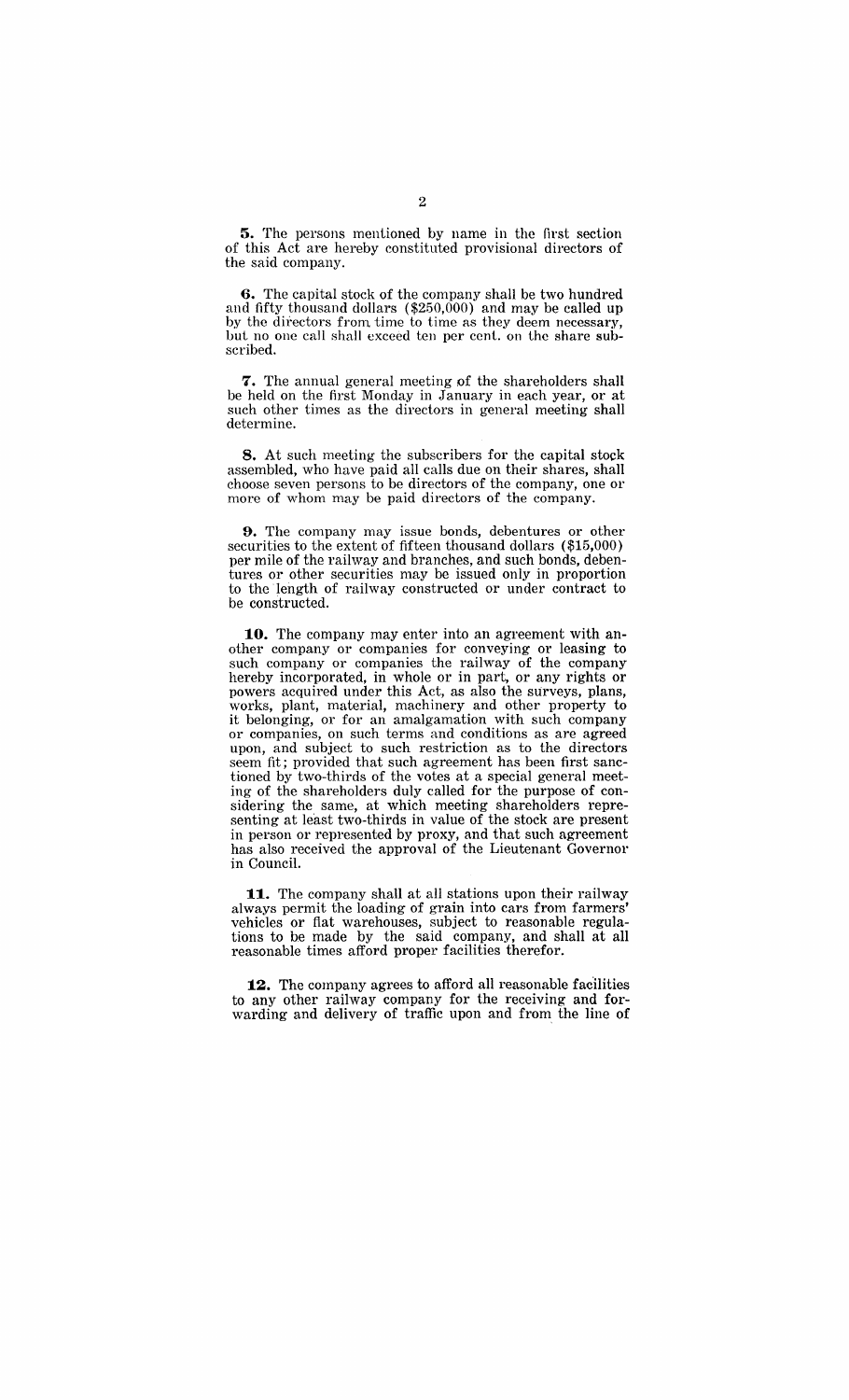railway belonging to *ot* worked by such companies respectively, and the company shall not make or give undue or unreasonable preference or advantage to or in favour of any particular person or company, or any particular description of traffic in any respect Whatsoever, nor shall the company subject any particular person or company, or any particular description of traffic, to any undue or unreasonable prejudice or disadvantage whatsoever, and the said company shall afford all due and reasonable facilities for receiving and forwarding by its railways all the traffic arriving by such other railway or railways without any unreasonable delay, and without any such preference or advantage or prejudice or disadvantage -as aforesaid, so that no obstruction is presented to the public desirous of using such railway as a continuous line of communication, and so that all reasonable accommodation by means of the railways of the several companies is at all times afforded to the public in that behalf, and any agreement made between the company and any other company or companies contrary to this agreement shall be null and void.

**:13.** The company shall also have power for the purposes of its undertaking to construct and operate an electric telegraph line or lines and a telephone line or lines along the said railway, and to construct and maintain such bridges as shall be necessary or convenient for the use of said railway, not being bridges over any navigable river or rivers, unless such bridge or' bridges over such navigable rivers or waters has or have been authorized by the Governor General in Council.

**:14.** The construction of the railway hereby authorized shall be commenced within two years and shall be completed within five years from the. date of the coming into force of this Act.

**:15.** Provided, however, that nothing contained in this Act shall or will be construed as conferring on the company any right or power to operate a telegraph line, other than for the purpose of the company's internal business, or any right or power to transact a public telephone business without express power or permission having first been obtained from the Minister of Railways and Telephones.

**:16.** This Act shall come into force on the day it is assented to.